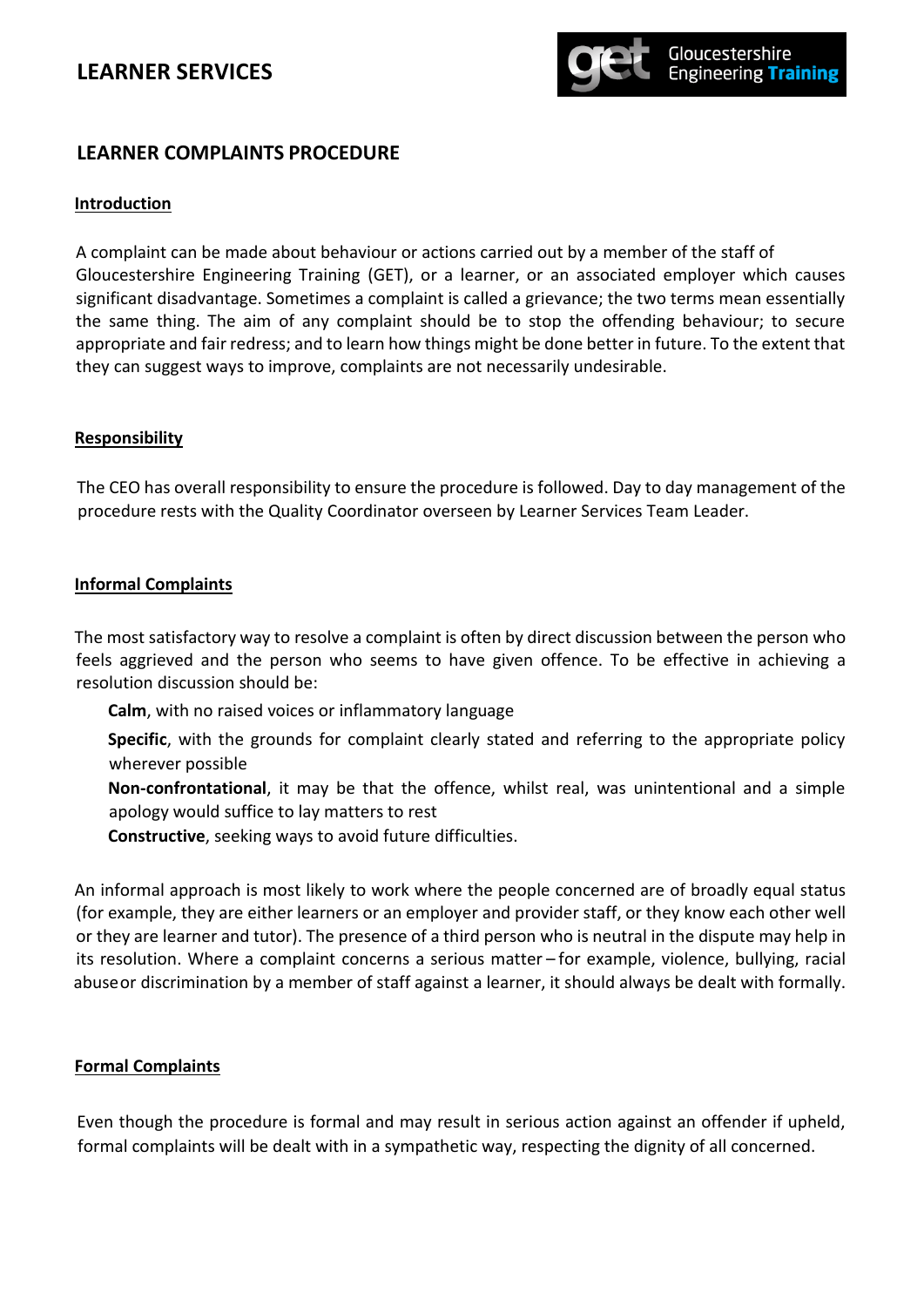## **LEARNER SERVICES**



### **The Procedure**

- 1. A complaints form is obtained by the complainant from the Quality Coordinator [quality@get](mailto:quality@get-trained.org)[trained.org](mailto:quality@get-trained.org)
- 2. The complaint should be described in as much detail as possible, referring where possible to specific Gloucestershire Engineering Training policies.
- 3. If a complaint is made by a learner, a member of staff may fill in the form on their behalf. The role of the member of staff is strictly limited to setting down the complaint clearly and does not extend to offering advice or judgement.
- 4. The complainant must read the Complaint Form thoroughly and sign it as an accurate record of their concerns.
- 5. The complaint form is submitted to a designated safeguarding officer who will log the complaint, keeping a copy of the form; determine whether or not the complaint should be dealt with through the Safeguarding procedure; or allocate the complaint to the appropriate person for resolution.

The appropriate person may be:

- A member of the senior management team where the complaint involves 2 learners or a learner and a member of staff
- The chief executive, where a manager is involved
- A designated member of the board where the chief executive is involved
- 6. A complaint form should be submitted to the safeguarding officer within 10 working days of the alleged offence, where the subject of the complaint was a single event or an event which culminated a series of contributory matters.
- 7. The complaint will normally be heard within 10 working days of receipt of the complaints form.
- 8. Complainants have a right to present their concerns in person, accompanied by a representative if they wish.
- 9. The person about whom the complaint is made has the right to respond, accompanied by a representative if they wish.
- 10. The representative of Gloucestershire Engineering Training who hears the complaint may call other witnesses to help clarify matters; the complainant has a right to be present during these witness statements.
- 11. The representative of Gloucestershire Engineering Training will produce a written judgement on the complaint within 10 working days of the final hearing, which will be sent to the complainant and the person about whom the complaint was made and to the designated safeguarding officer who will keep a record.
- 12. The representative of Gloucestershire Engineering Training will recommend any further action thought necessary related to the complaint including, where appropriate, reference to an apprentice's employer.
- 13. Gloucestershire Engineering Training's Quality Coordinator will analyse all complaints, seeking any patterns, and prepare an annual report and recommendations for senior managers and the Board.
- 14. If the complaint cannot be resolved to the satisfaction of the complainant at the first hearing, an appeal may be made to the CEO or, where the CEO is involved, the Board. The decision of the Board is final.